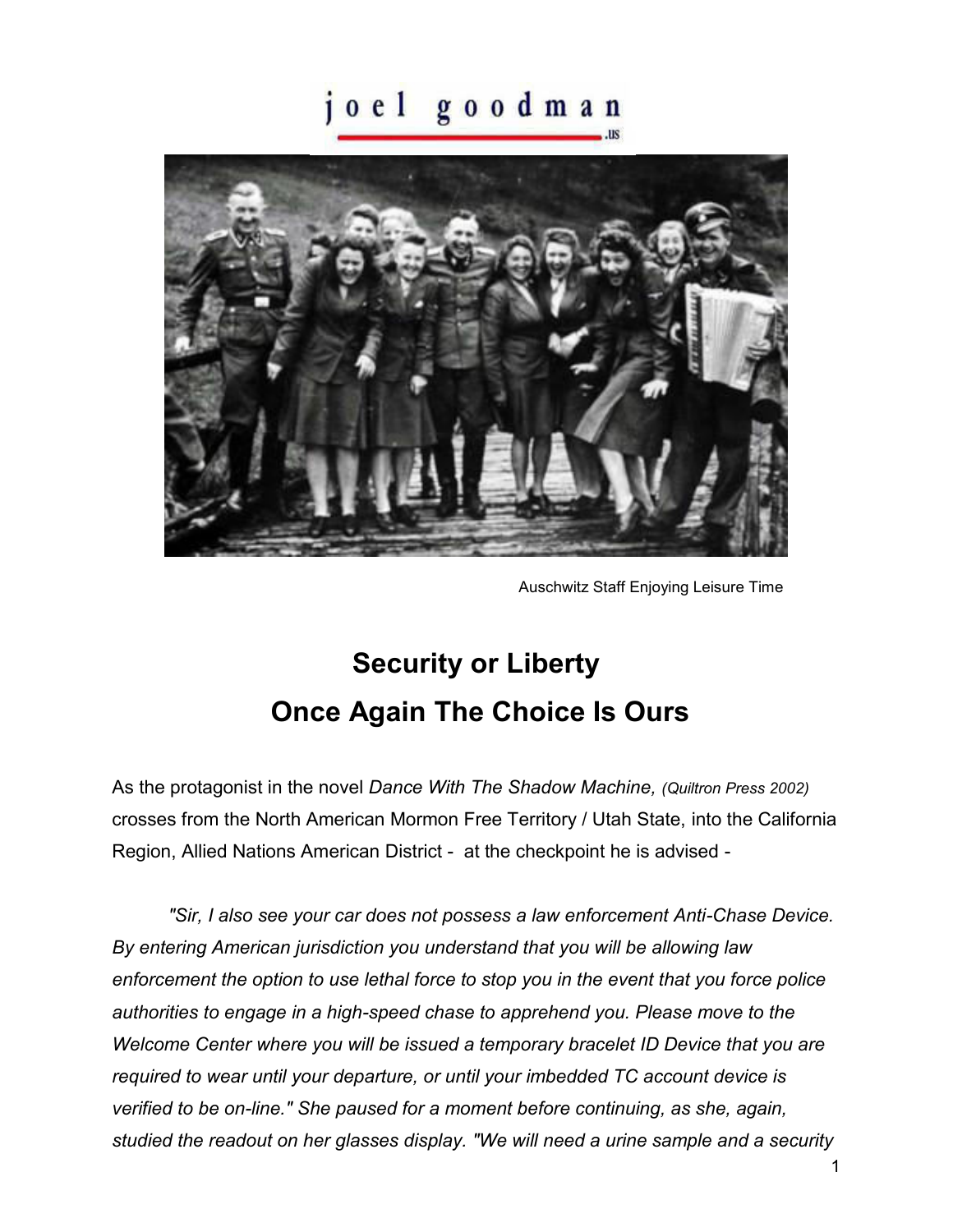*profile from you in order to process your visa."* 

The "Anti-Chase Device" referred to is a remote engine 'kill switch," which has existed for many years, but is now in the news because the Biden Administration is recommending that it be mandated to be put into in all new vehicles. An Anti-Chase Device is simply a device that can receive a signal, which shuts down the engine. Radio frequency engine jamming was always possible on vehicles that had electronic ignition. Computerized engines are more easily subject to remote engine control, and in fact highly computerized vehicles are subject to almost complete control of a vehicle's operations.

An auto kill switch is only a small part of what is being done to Americans and the world in order to gain full population control and deny freedom of movement - masks, vaccine mandates, control of bank accounts, gasoline and food shortages, etc.

The book, published 20 years ago, also discusses digitized money, a forty trillion dollar debt, government monetary default, ubiquitous monitoring and a virus aimed at culling older people from Social Security - albeit through an imbedded chip.

The point is not what was predicted twenty years ago - the point is that only the methods of control that a tyrannical government uses have changed since NAZI Germany. The desire for governments to control has always been there.

The intent of the US government to control became undeniable with the passage of the USA Patriot Act. The method became obvious with the development of the personal computer, smart devices, the growing use of credit card payments on the web and the electronic digitization and storage of mass amounts of personal information.

Joel Biden's backers stole the Presidency, are destroying the country from within and from without, and have now instituted a Propaganda Agency to keep hidden what has been done and what more will be done to finalize full control over the Untied States. As this occurs in plain sight there is no true opposition in Congress - some talk, but no real visceral response. There is no Congressman standing at their desk screaming - *"There*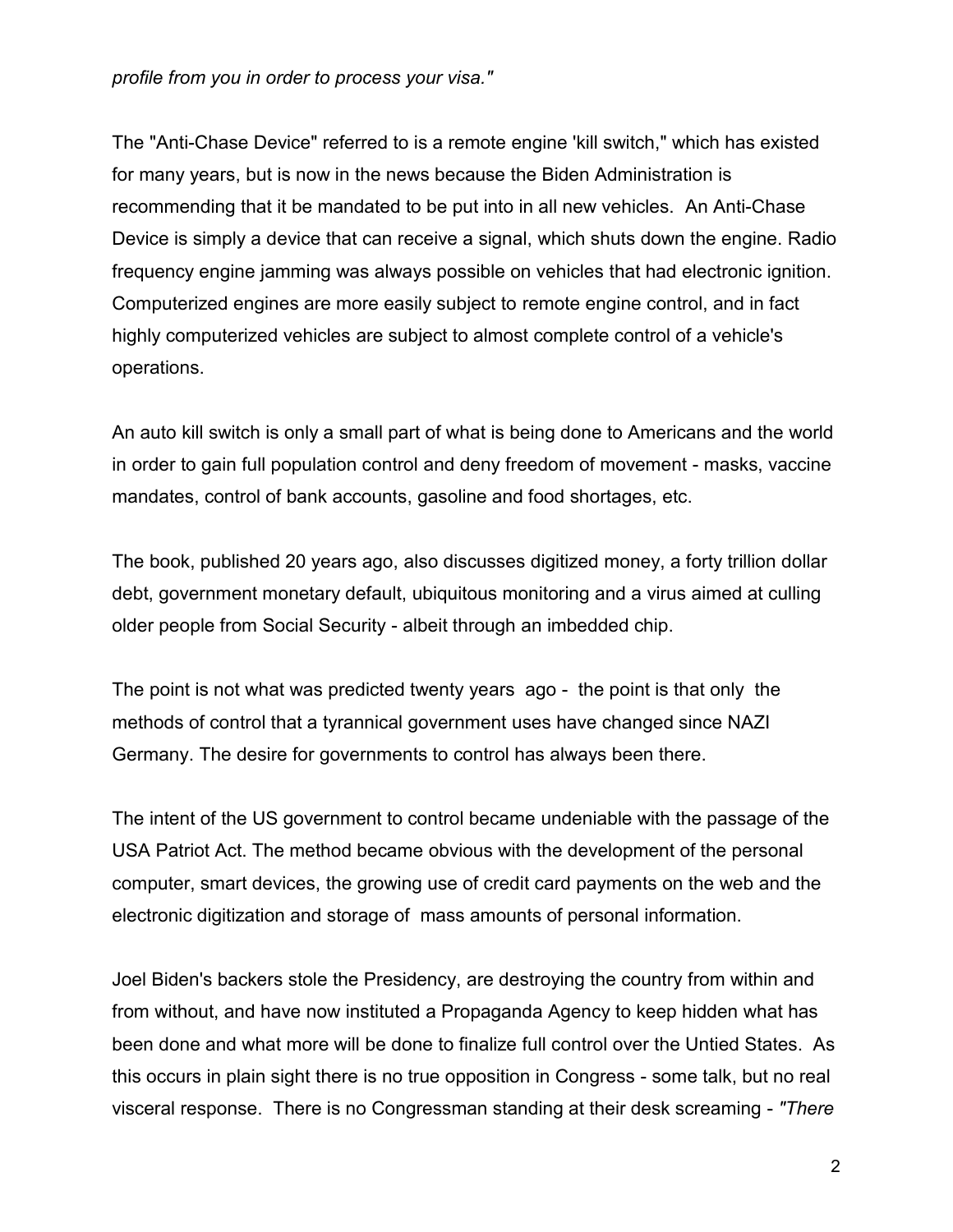*is no way in hell this propaganda board gets created - over my dead body."* You couldn't get 56 leaders to sign the Declaration of Independence today.

What part of *"Congress shall make no law respecting... or abridging the freedom of speech, or of the press"* does not apply to a national Disinformation Governance Board?

The board is obviously nothing less than a Third Reich propaganda ministry.

To say that the fascist connection between big tech and government must be cut is an understatement. What must be done is a recreation of the energy that existed at the time of the founding of the United States. The plug on the Federal Government must be pulled, just as the connection with England was pulled.

That the Government of the United States must be severely limited over what it has control, and that all control other than what is absolutely necessary for a stable government must be returned "*to the states respectively, or to the people"* is the only way towards salvation.

The problem for us is that we have come to believe that the Constitution will save us; that it has some meaning and effect in a tyrannical world. It does not; no more than Neville Chamberlain's Peace Agreement with Hitler in 1938 saved the world from war.

## *Liberty is in your heart not on a piece of paper*.

So, each day of complaining about what the "Democrats" are doing, rather than getting our elected representative to follow our mandates, the road back to Liberty becomes longer and more difficult and more reliant on an armed struggle rather than a political solution.

The answer on how the government is to be limited is up to us. The sniveling Quisling representatives in governments all across the United States and in Washington must be forced to act with the Liberty of their constituents as their priority, or the hill to hell upon which we are sliding will become ever more steep. Congressmen have local town halls